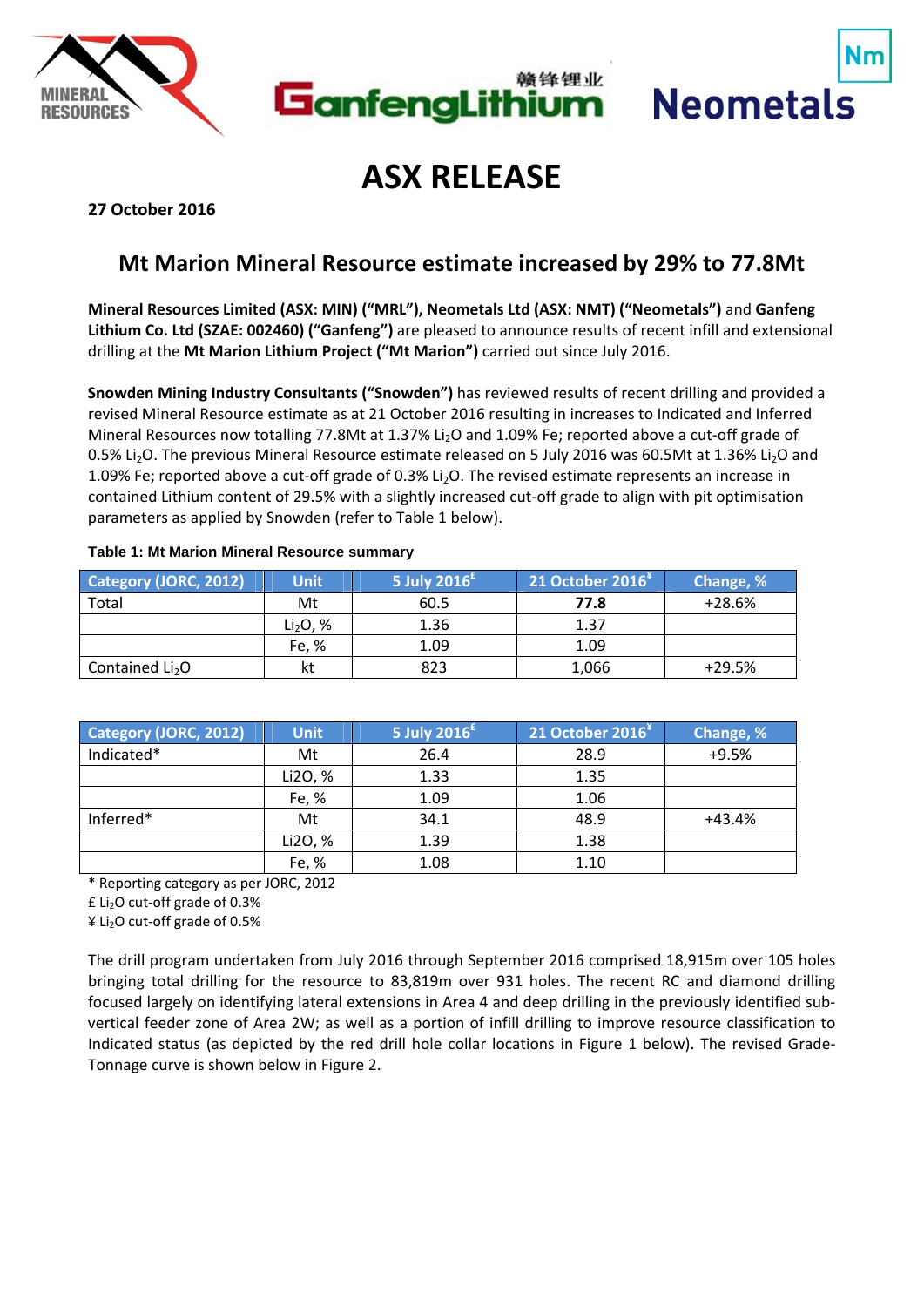

**Figure 1: Drill hole collar location plan (as at 23 September 2016; red points show additional holes drilled since previous estimate)**

**Figure 2: Mt Marion October 2016 Resource Estimate Grade-Tonnage Curve** 

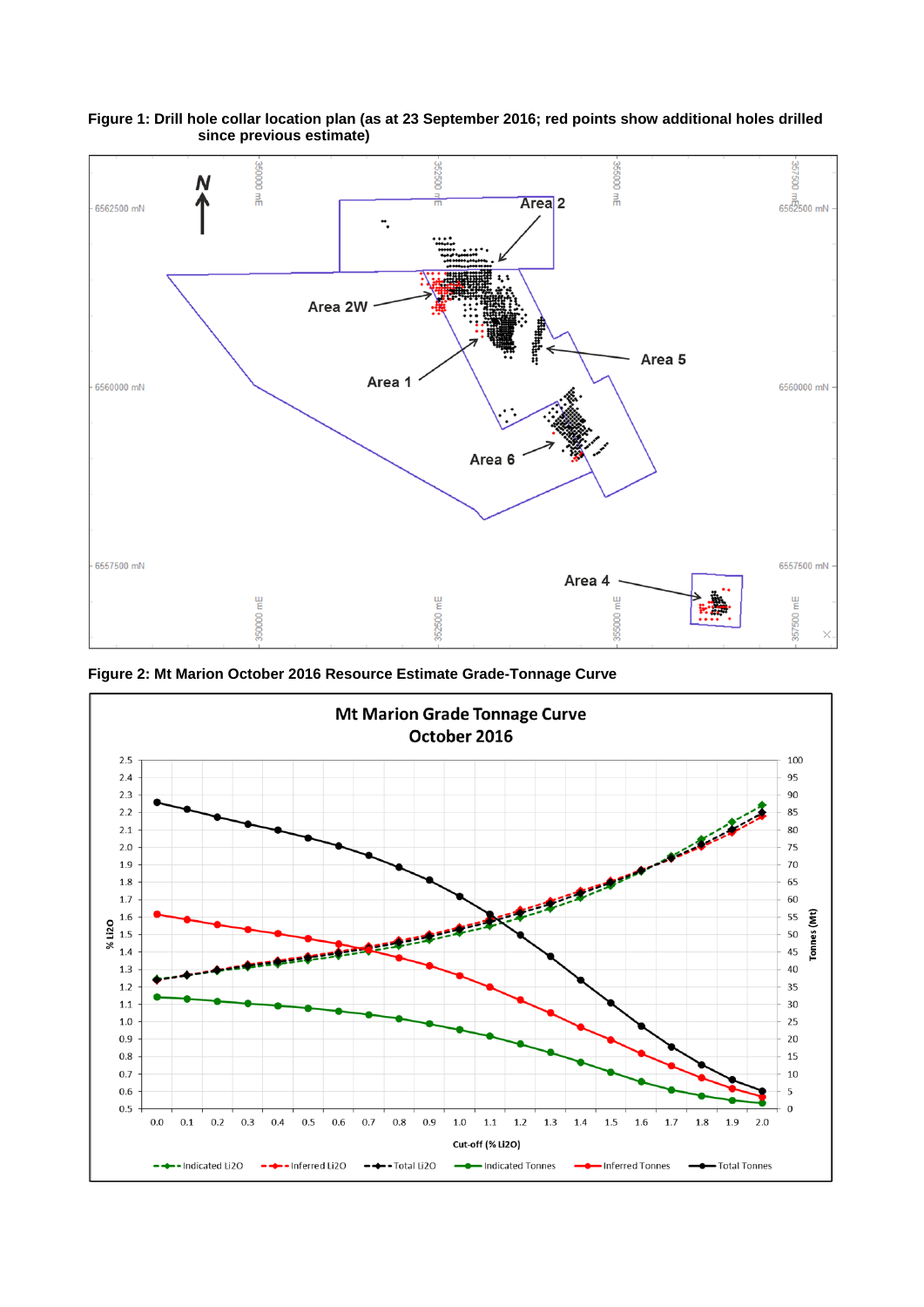The Mt Marion lithium mineralisation is hosted within a number of sub‐parallel, northeast to northwest trending pegmatite intrusive bodies which dip at between 10° and 30° to the west. Individual pegmatites vary in strike length from approximately 300 m to 1,500 m and average 15 m to 20 m in thickness, but vary locally from less than 2 m to up to 35 m thick within the main intrusions. To the southwest of Area 2W, large intervals of spodumene‐bearing pegmatite intersected during the 2016 drilling are interpreted to be part of a sub‐vertical, northeast striking feeder zone. The feeder zone is interpreted to be around 40 m to 80 m wide, extending approximately 400 m along strike and down to over 500 m below surface, and is currently open at depth. The pegmatites intrude the mafic and ultramafic volcanic host rocks of the surrounding greenstone belt.

The lithium occurs as 5 cm to 30 cm long grey-white (with green tint) spodumene crystals within medium grained pegmatites comprising primarily of quartz, feldspar, spodumene and muscovite. Typically, the spodumene crystals are oriented orthogonal to the pegmatite contacts. Some zoning of the pegmatites sub‐parallel to the contacts is observed, with higher concentrations of spodumene typically occurring close to the upper contact.

The drillhole files provided by MRL were briefly checked by Snowden for errors; however, the data was largely accepted and used on an "as is" basis. Some drillholes were found to have incorrect Z coordinates for the collar and were subsequently projected to the topographic surface.

The majority of the deposits have been drilled on a nominal 40 mE by 40 mN drill spacing, with the drill sections oriented east‐west. All drilling is vertical and no downhole surveys have been collected. Drilling within the Area 1 deposit is down to 25 m to 30 m in some areas. The drill sections are oriented northeast‐southwest within Area 6, which has been drilled largely to 40 m along strike by 40 m across strike.

Samples from the 2009 to 2011 RC drilling, which accounts for approximately 22% of the drilled metres, were collected using a static cone splitter mounted below the cyclone. Samples from the 2015 to 2016 RC drilling by MRL, which accounts for approximately 76% of the drilled metres, were collected using a static cone splitter mounted below a drop‐box below the cyclone. A nominal 2 kg to 3 kg sample was collected for each metre in a pre-numbered calico sample bag. The majority of RC drilling from 2015 to 2016 was drilled wet (with water injected during drilling) due to the presence of fibrous minerals, which were identified early in the drilling program. Cleaning of the cyclone was reportedly by compressed air at the end of each hole. Recovery from the RC drilling was not recorded by MRL due to the necessity for wet drilling. The diamond tails at Area 2W were half core sampled at 1 m intervals within the pegmatite, with the intervals adjusted to the lithological contacts.

Samples for the 2009 to 2011 drilling were forwarded to the Genalysis laboratory in Kalgoorlie for sample preparation and the pulps were then sent to the Genalysis laboratory in Perth for analysis. The Perth laboratory is NATA accredited for ISO17025. For the 2015 to 2016 drilling, all samples were submitted to the Nagrom Analytical laboratory (Nagrom) in Perth for sample preparation and analysis. Snowden understands that the Nagrom laboratory is accredited for ISO9001. The sample preparation at Genalysis and Nagrom followed very similar protocols. Sample preparation comprises drying at 105°C followed by pulverising to P<sub>80</sub> or P<sub>85</sub> 75 µm using a chrome steel ring mill or bowl and puck style pulveriser. A subsample of approximately 200 g was collected using either a rotary sample divider (Genalysis) or scooped from the pulp and placed in numbered sample packets. The Li<sub>2</sub>O assay was determined by Genalysis in 2009 to 2011 using a four-acid digest followed by determination of the Li<sub>2</sub>O content by AAS. Nagrom determined the Li<sub>2</sub>O content for the 2015 to 2016 samples by peroxide fusion digest with an ICP finish. For both laboratories, an additional test portion was analysed by XRF for a further 14 elements, along with the LOI determined by TGA.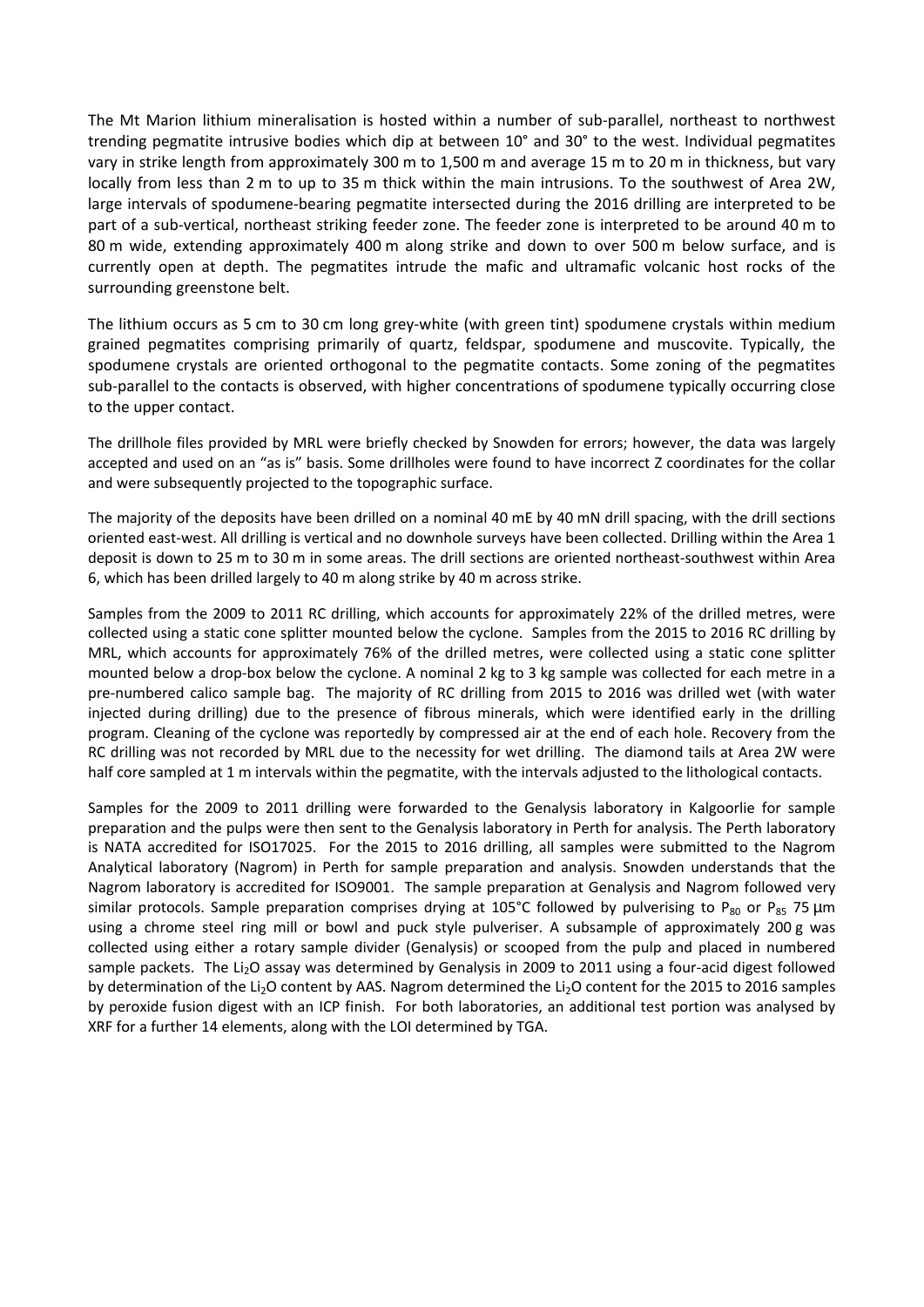For the drilling conducted after 2009, uncertified pulp standards and field duplicates were inserted into the sample batches to monitor the analytical accuracy and precision of the sampling. Given the lack of proper certification, in Snowden's opinion, these standards are of limited value in assessing the analytical accuracy. Snowden reviewed the results against the mean and found that the results are reasonable, however Snowden cautions that given the limitations of the standard, only an indicative assessment of the analytical accuracy can be made. Snowden understands that MRL are in the process of determining appropriate control limits for the standards. Snowden reviewed the results for the field duplicates and found that the precision of the sample data is reasonable, given the coarse grain size of the pegmatite. No bias is evident in the 2009 to 2016 field duplicate data.

The sample data was coded within the pegmatite wireframes and composited to a 1 m downhole interval within the pegmatites. Variograms were generated for each estimation domain to assess the spatial continuity of the various elements and as inputs to the kriging algorithm used to interpolate grades. For Li<sub>2</sub>O grades, the variograms show a nugget effect of 20% to 40% of the total variance and a range of 125 m to 200 m in the direction of maximum continuity, which is oriented either down plunge or along strike.

Based on an analysis of the bulk density testwork completed to date, which comprises 36 measurements of 10cm pieces of core along with calculations based on 219 full core tray weights, Snowden assigned default bulk density values to the model blocks based on the lithology and oxidation state. For the pegmatite, bulk density values of 2.60 t/m<sup>3</sup>, 2.70 t/m<sup>3</sup> and 2.72 t/m<sup>3</sup> were applied to the oxide, transitional and fresh zones respectively.

A block model was constructed based on a parent block size of 15 mE by 15 mN by 2.5 mRL. The chosen parent block size is based on the nominal drillhole spacing along with consideration of the geometry of the mineralisation, the results of the grade continuity analysis and the open-pit bench height. Snowden estimated Li<sub>2</sub>O, Fe, Al<sub>2</sub>O<sub>3</sub>, CaO, K<sub>2</sub>O, LOI, MgO, MnO, Na<sub>2</sub>O, P, SiO<sub>2</sub>, Ta and TiO<sub>2</sub> grades using ordinary block kriging (parent cell estimates) using Datamine Studio 3 software. Due to the variable dip of the pegmatites, dynamic anisotropy was used to locally adjust the orientation of the search ellipse and variogram models. The initial search ellipse of 50 m along strike by 35 m down dip by 4 m across strike was defined based on the results of the variography and assessment of the data coverage. A minimum of eight and maximum of 20 composites was used for the initial search pass, with no more than four composites per drillhole. The second search pass utilised double the search ellipse radii (i.e. 100 m by 70 m by 8 m) with the same minimum and maximum number of samples. For the third search pass the search ellipse radii were tripled (i.e. 150 m by 105 m by 12 m) and the minimum number of samples reduced to two. Blocks not estimated after the third search pass were assigned the mean grade of the domain. The block grade estimates were validated both globally and locally against the input drillhole data. With the exception of poorly sampled regions, the block grade estimates show a good correlation between the patterns in the block model grades compared with the drillhole grades.

The October 2016 Mt Marion Mineral Resource estimate was classified and reported in accordance with the 2012 edition of the Australasian Code for Reporting of Exploration Results, Mineral Resources and Ore Reserves (the JORC Code).

The Mineral Resource has been classified as a combination of Indicated and Inferred Resources using the following criteria:

- Indicated Resource Area 1, 2, 2W, 4 and 6 mineralisation with good geological continuity and defined by drilling on a 40 mE by 40 mN grid or better. The Indicated Resource is limited to a vertical depth of approximately 100 m below surface.
- Inferred Resource mineralisation with poor geological continuity or which is defined by drilling on a grid greater than 40 mE by 40 mN. Area 5 is classified as Inferred in its entirety.
- The Mineral Resource has been limited to pegmatite mineralisation above 0 mRL (an approximate vertical depth of 400 m below surface). Pegmatite below this level (deep portion of the Area 2W feeder zone) does not, in Snowden's opinion, have reasonable prospects for eventual economic extraction at this stage. Snowden generated a pit optimisation which showed potential open‐pit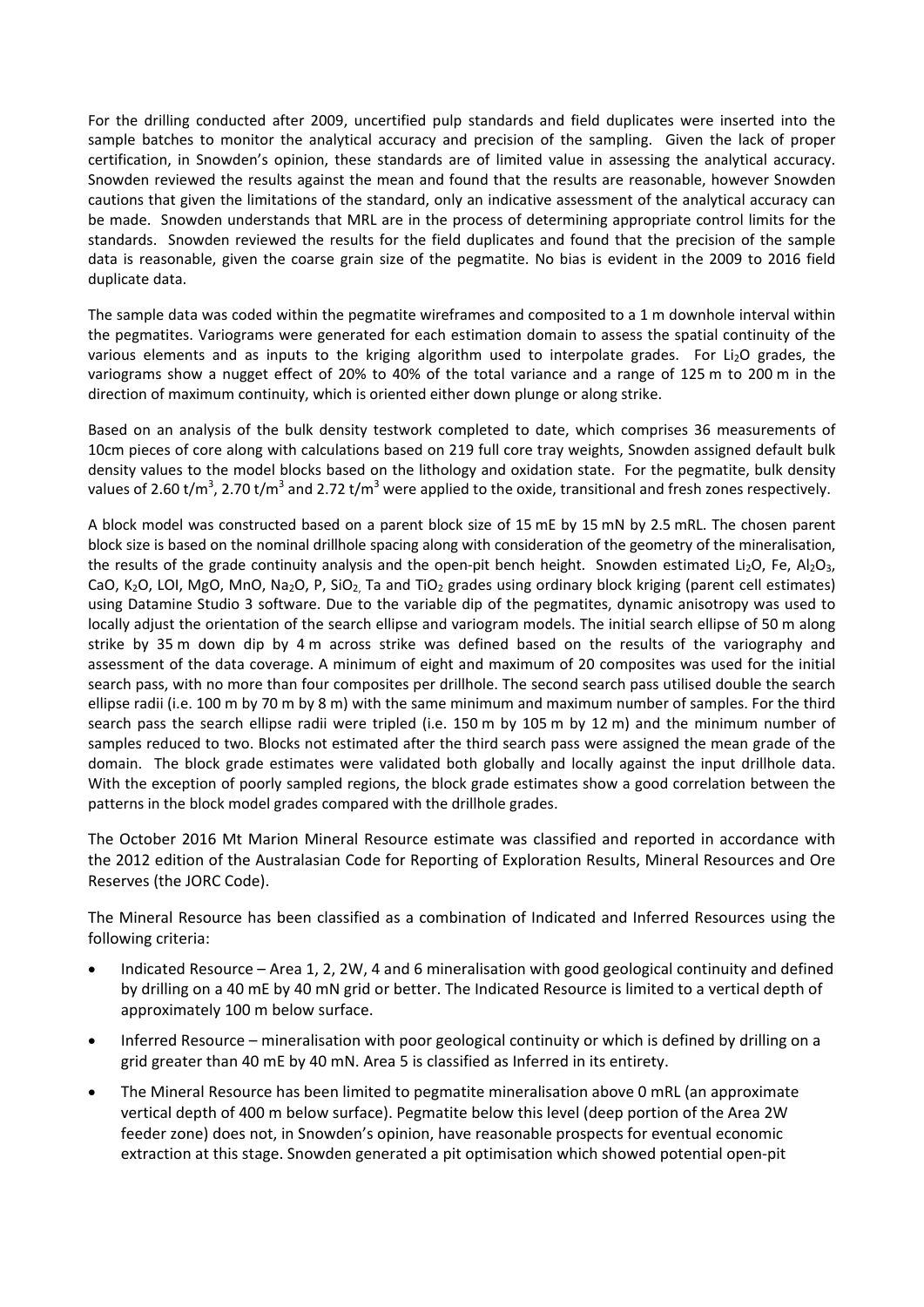mining to a depth of 400 m below surface at Area 2W, with all other areas showing potential for all the mineralisation to be mined by open pit.

Extrapolation beyond the drilling is limited to approximately one drill section in most cases.

The optimisation completed by Snowden to define the reasonable limits of potential open‐pit mining was based on a commodity price of \$AUD8,888/t Li<sub>2</sub>O (equivalent to approximately \$530/t for spodumene concentrate at 6% Li<sub>2</sub>O) and other parameters which were supplied by Neometals in 2015 (consistent with the prior Mineral Resource estimate released on 5 July 2016). A cross-section through the deep Area 2W feeder zone showing the results of the optimisation is shown in Figure 3.

com<br>OS<br>OS<br>
Computer 000898 500 mRL 009298 09729 킒  $\frac{3}{10}$ 킒 릚 릚  $Li<sub>2</sub>O$ % 250 mR 250 mRL 10.0.0011  $\Box$  [0.001,0.1]  $[0.1, 0.3]$  $[0.3, 0.5]$  $[0.5, 0.75]$  $\Box$  [0.75,1]  $[1,1.5]$  $[1.5,2]$  $\blacksquare$  [2,3]  $\Box$  [3,99999]  $0 mRl$ 0 mRL limit  $0$  mRL Revenue factor 1 pit shell Revenue factor 1.5 pit shell 밑 삩 352750 mE 353250 52250 **Digita** Revenue factor 2 pit shell

**Figure 3: Example cross-section (6561210 mN) showing results of resource pit optimisation** 

The resource classification scheme for the October 2016 Mt Marion Mineral Resource estimate is shown in Figure 4. Snowden's assessment of the JORC 2012 Table 1 follows at the end of this report.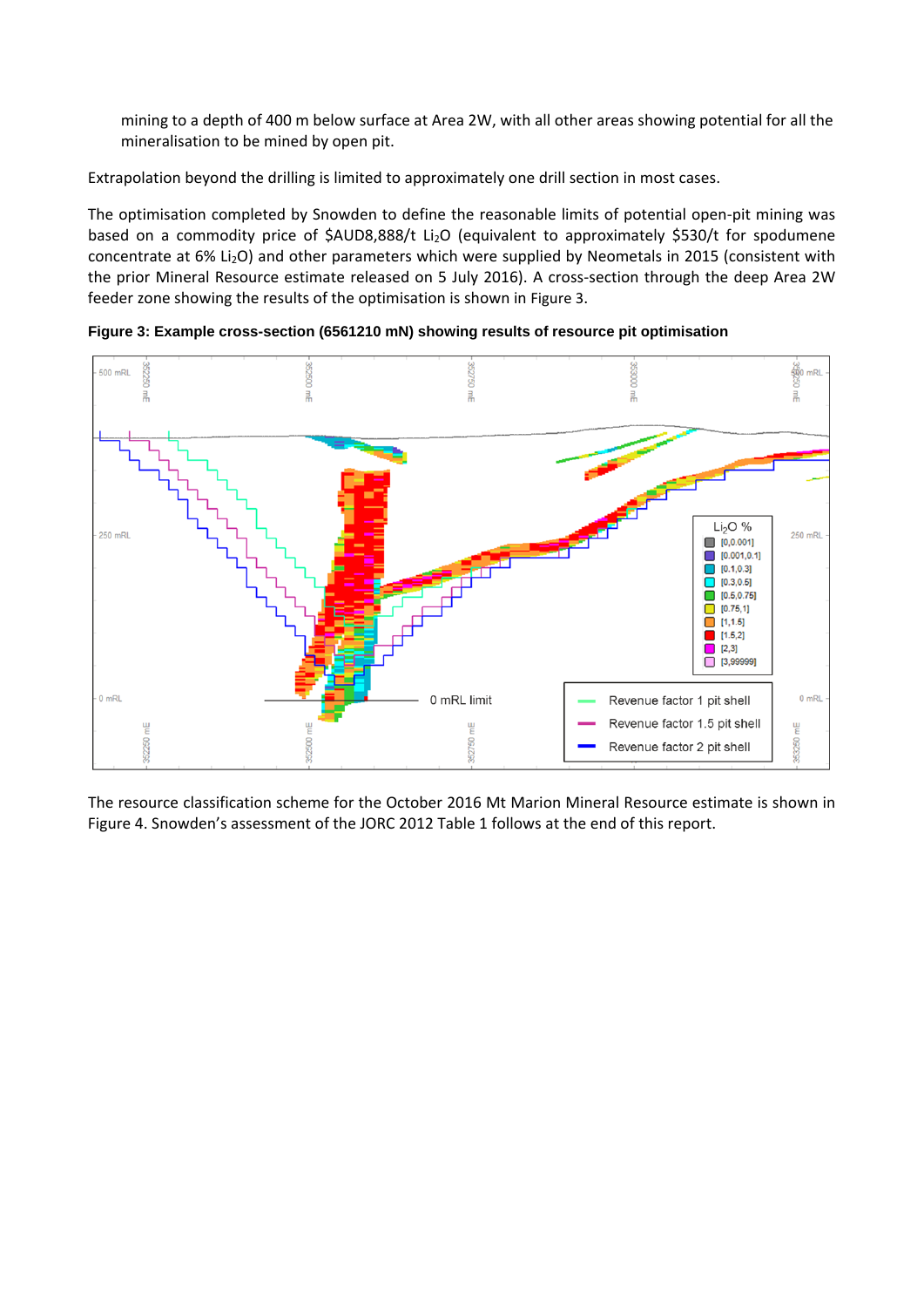#### **Figure 4: Mineral Resource classification scheme**



While exercising all reasonable due diligence in checking and confirming the data validity, Snowden has relied largely on the data as supplied by MRL to estimate and classify the Mt Marion Mineral Resource. As such, Snowden accepts responsibility for the resource modelling and classification while MRL has assumed responsibility for the accuracy and quality of the underlying drilling data.

### *For further information:*

Bruce Goulds Company Secretary & CFO Mineral Resources Limited T: +61 8 9329 3600 E: bruce.goulds@mineralresources.com.au

Chris Reed Managing Director Neometals Ltd T: +61 8 9322 1182 E: info@neometals.com.au

## **Competent Person's Statement**

The information in this report that relates to the Mt Marion Mineral Resource estimate is based on information compiled by John Graindorge who is a Chartered Professional (Geology) and a Member of the Australasian Institute of Mining and Metallurgy (MAusIMM) and has sufficient experience which is relevant to the style of mineralisation and type of deposit under consideration and to the activity to which he is undertaking to qualify as a Competent Person as defined in the 2012 Edition of the "Australasian Code for Reporting of Exploration Results, Mineral Resources and Ore Reserves". John Graindorge is a full‐time employee of Snowden Mining Industry Consultants Pty Ltd and consents to the inclusion in the report of the matters based on this information in the form and context in which it appears.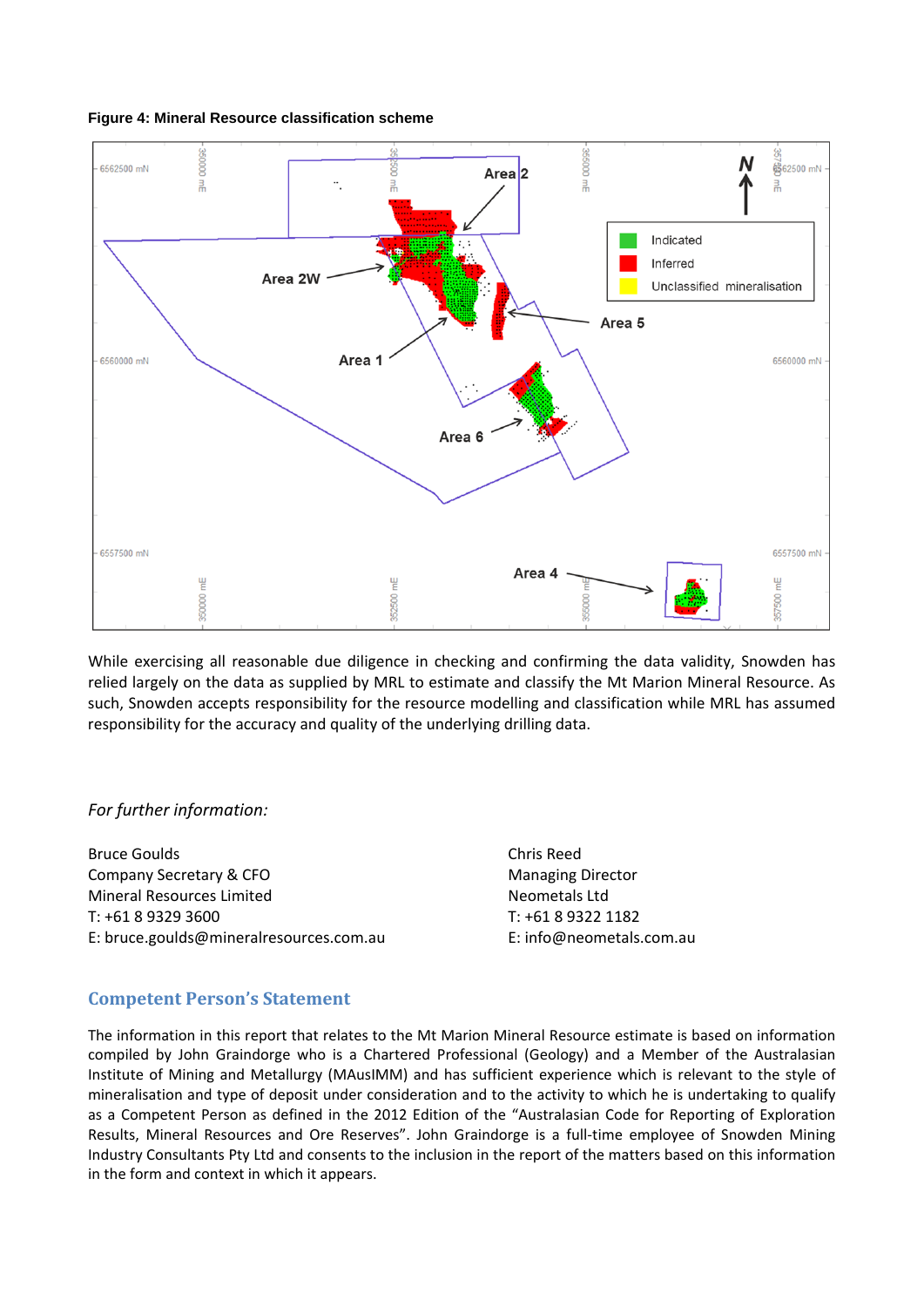# *JORC 2012 TABLE 1 – ASSESSMENT CRITERIA*

#### **Item Comments**  Sampling techniques The bulk of the data used for resource estimation is based on the logging and sampling of RC drilling (approximately 97% of the data). Reverse circulation (RC) samples were collected at 1 m intervals within the logged pegmatite using a static cone splitter mounted below the cyclone. Sample bags are pre-numbered. Drilling techniques The vast majority (92% of drilled metres) of drilling was completed using vertical RC holes using a face sampling bit. Water injection was used for the 2015 to 2016 drilling due to the presence of fibrous minerals in the surrounding host rocks. Some diamond core drilling (NQ, HQ3 and PQ3 diameter core) was undertaken to collect samples for metallurgical/geotechnical testwork. Additionally, diamond tails were drilled at Area 2W in the deep feeder zone. Historical drilling completed in the 1970s accounts for less than 1% of the drilled metres, with the remainder drilled by Reed Resources Ltd (Reed) and Reed Industrial Minerals Pty Ltd (RIM) in 2009 to 2011 and Mineral Resources Limited (MRL) in 2015 to 2016. Drill sample recovery RC recovery was estimated for 76 RC drillholes during the 2011 drilling campaign at the Area 4 deposit by weighing the residue bags, with an average recovery of 95% (with a range of 86% up to 100% recovery). Core recovery from the 2015 and 2016 diamond drilling averages 98%, with a standard deviation of 15% recovery. • No sample recovery was recorded for the 2015 to 2016 RC drilling due to the wet drilling conditions. Logging **|** Qualitative geological logging of most drillhole intervals was done with sufficient detail to meet the requirements of resource estimation. Where logging is available all intervals were logged, however some of the pre-2015 drillholes do not have any geological logging. Subsampling techniques and sample preparation A nominal 1 m sample interval was used for the RC drilling and diamond core within the pegmatite intervals plus two samples either side. Outside the logged pegmatite, a 6 m composite sample was collected by scooping from each 1 m pile for RC drilling. Diamond drillholes, where sampled, were sampled using quarter core (2009 to 2011) or half core (2016 Area 2W diamond tails) samples, cut with a diamond saw. RC samples were split using a static cone splitter with approximately 2 kg to 3 kg samples collected. Laboratory sample preparation conducted at Genalysis in Kalgoorlie, Western Australia and Nagrom in Perth, Western Australia, follows very similar processes comprising: Drying at 105°C Crush to a nominal top size of 6.3 mm Pulverising to 80% to 85% passing 75 µm Approximate 200 g subsample collected from pulp using a rotary divider (Genalysis) or by scooping (Nagrom). The sample sizes are considered to be reasonable to correctly represent the mineralisation based on the style of mineralisation (spodumene-bearing pegmatite), the thickness and consistency of intersections and the drilling methodology. Quality of assay data and laboratory tests • No QAQC of historical 1970s drilling, however, this comprises less than 1% of drilled metres and is not considered material. Pulps from 2009 to 2011 samples forwarded to Genalysis in Perth, Western Australia for analysis. Samples from the 2015 to 2016 drilling were prepared and analysed at the Nagrom laboratory in Perth, Western Australia. Li2O determined by four-acid digest with AAS finish for 2009 to 2011 data and by peroxide fusion digest with an ICP finish for 2015 to 2016 samples. XRF analysis for  $Al_2O_3$ , CaO, Cr<sub>2</sub>O<sub>3</sub>, Fe, K<sub>2</sub>O, MgO, MnO, Na<sub>2</sub>O, Nb, P, SiO<sub>2</sub>, SO<sub>3</sub>, Ta and TiO<sub>2</sub>. Loss on ignition (LOI) at 1000°C measured by thermogravimetric analysis (TGA). In-house pulp standards generated by Gannet Holdings Ltd from Mt Marion material. The standards were not certified, with the standard results assessed by RIM in 2009 to 2011 against the raw average of the round robin assays. 2009 to 2011 drilling: Quality control samples, including field duplicates and uncertified standards, were inserted in each sample batch. One uncertified standard was inserted every 20 samples along with one field duplicate sample per drillhole. A total of 230 field duplicates were collected.

## *JORC (2012) Table 1 – Section 1 Sampling Techniques and Data*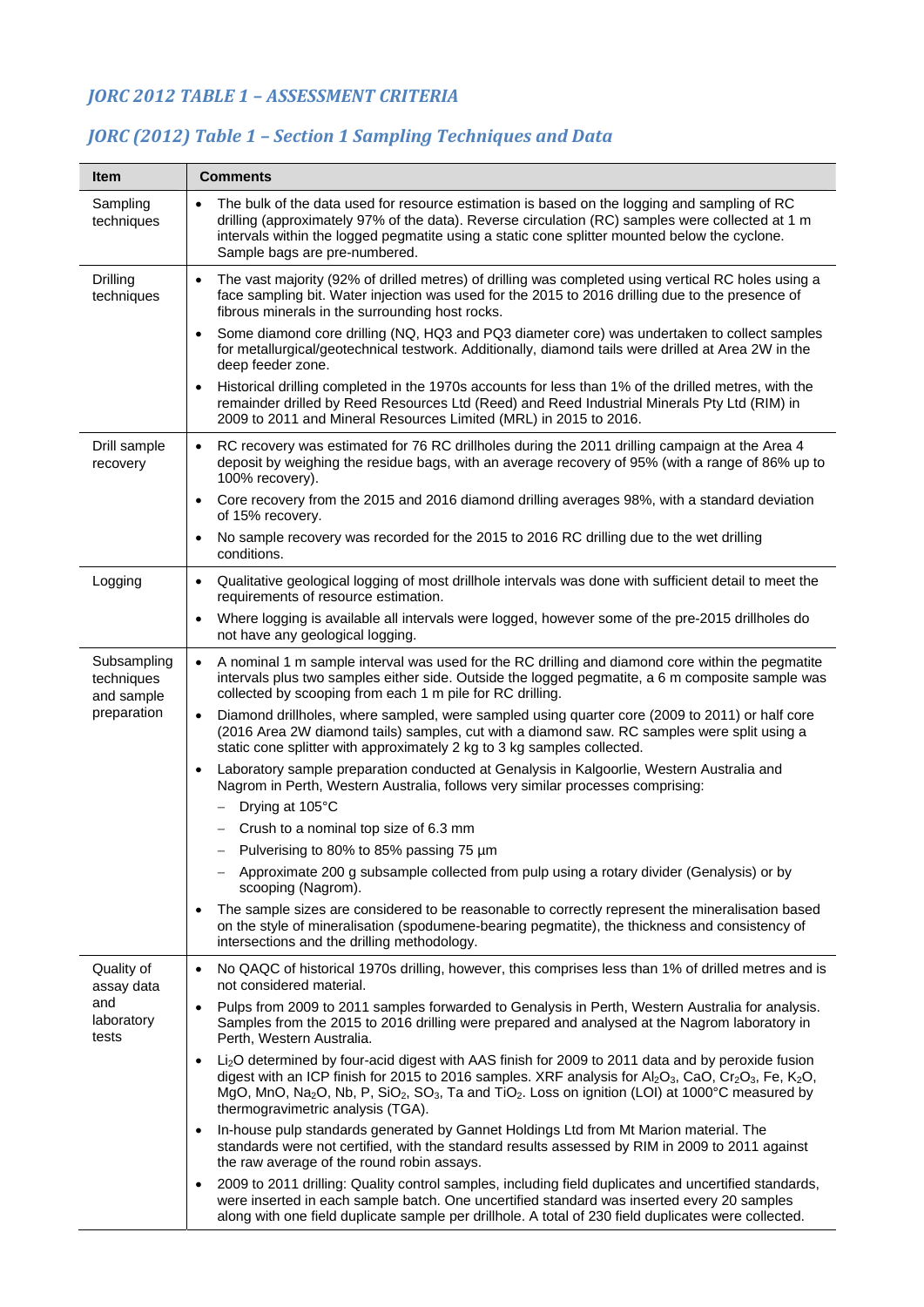| <b>Item</b>                                          | <b>Comments</b>                                                                                                                                                                                                                                                                                                                                                                                                                                |  |  |
|------------------------------------------------------|------------------------------------------------------------------------------------------------------------------------------------------------------------------------------------------------------------------------------------------------------------------------------------------------------------------------------------------------------------------------------------------------------------------------------------------------|--|--|
|                                                      | 2015 to 2016 drilling: Quality control samples, including field duplicates and uncertified standards,<br>$\bullet$<br>were inserted in each sample batch. One uncertified standard was inserted every 25 samples and<br>one field duplicate every 20 samples. A total of 975 field duplicates were collected.                                                                                                                                  |  |  |
|                                                      | Results show that reasonable accuracy and precision was achieved during sampling, sample<br>$\bullet$<br>preparation and assaying. However, Snowden notes that the in-house standards used from 2009<br>to 2016 do not have a certified expected value or standard deviation and only provide an indicative<br>assessment of the analytical accuracy.                                                                                          |  |  |
| Verification                                         | Snowden has not conducted any independent verification of the assay data.<br>$\bullet$                                                                                                                                                                                                                                                                                                                                                         |  |  |
| of sampling                                          | Procedures for all aspects of drilling, sampling and geological logging are documented by MRL.<br>$\bullet$                                                                                                                                                                                                                                                                                                                                    |  |  |
| and<br>assaying                                      | Ten drillholes have been twinned by RC drillholes. Analysis of the twinned holes shows a<br>$\bullet$<br>reasonable comparison between the drilling techniques.                                                                                                                                                                                                                                                                                |  |  |
|                                                      | Values below the analytical detection limit were replaced with half the detection limit value. Due to<br>$\bullet$<br>the different generations of data some assay conversions from ppm to percent were made (by<br>dividing by 10,000). Additionally, in some cases conversion from Li to Li <sub>2</sub> O and from Fe <sub>2</sub> O <sub>3</sub> to Fe<br>was required. No other adjustments have been made to the assay data.             |  |  |
| Location of                                          | The grid is based on the MGA94 Zone 51 grid system.<br>$\bullet$                                                                                                                                                                                                                                                                                                                                                                               |  |  |
| data points                                          | Drillhole collar locations were surveyed by a contract surveyor using RTK DGPS with a nominal<br>$\bullet$<br>accuracy of 20 mm horizontally and 30 mm vertically. 14 drillholes were found to have incorrect Z<br>coordinates for the collar and were subsequently projected to the topographic surface.                                                                                                                                      |  |  |
|                                                      | No downhole survey information was collected. The vast majority of holes were drilled vertically.<br>$\bullet$<br>Some shallow inclined holes were drilled at the Area 5 deposit.                                                                                                                                                                                                                                                              |  |  |
|                                                      | Given that almost all the drillholes at the Mt Marion deposit are vertical, Snowden does not<br>$\bullet$<br>consider the downhole deviation (and lack of adequate downhole surveys) to be a major risk with<br>respect to the shallow portions of the Mt Marion resource. Below 100 m vertical depth the Mineral<br>Resource has been classified as Inferred, partly to reflect uncertainty associated with potential<br>drillhole deviation. |  |  |
|                                                      | A LIDAR topographic survey based on 1 m contours, completed in 2015, of the project area was<br>$\bullet$<br>provided. The topography surface is validated by the drillhole collar surveys.                                                                                                                                                                                                                                                    |  |  |
| Data spacing<br>and<br>distribution                  | The drilling was completed along a set of east-west trending sections for Areas 1, 2, 2W, 4 and 5.<br>$\bullet$<br>The drill sections are oriented northeast-southwest for Area 6. The drill spacing ranges from 30 m<br>to 40 m apart (in the along strike and down dip directions) for the majority of the deposit. The<br>northern portions of Area 2, 2W and 6 are drilled to a nominal 80 m spacing.                                      |  |  |
|                                                      | The section spacing is sufficient to establish the degree of geological and grade continuity<br>$\bullet$<br>necessary to support the resource classifications that were applied.                                                                                                                                                                                                                                                              |  |  |
|                                                      | The drilling was composited downhole using a 1 m interval within the pegmatite and 6 m within the<br>$\bullet$<br>surrounding host rocks.                                                                                                                                                                                                                                                                                                      |  |  |
| Orientation                                          | The vast majority of the drilling is vertical.<br>$\bullet$                                                                                                                                                                                                                                                                                                                                                                                    |  |  |
| of data in<br>relation to<br>geological<br>structure | The location and orientation of the majority of the Mt Marion drilling is appropriate given the strike<br>$\bullet$<br>and morphology of the lithium pegmatite mineralisation. However, for the sub-vertical feeder zone<br>at Area 2W, the vertical drilling is not considered appropriate and is reflected in the Inferred<br>classification in this area.                                                                                   |  |  |
| Sample                                               | No specific measures have been taken to ensure sample security.<br>$\bullet$                                                                                                                                                                                                                                                                                                                                                                   |  |  |
| security                                             | Once received at the laboratory, samples were compared by the laboratory to the sample dispatch<br>$\bullet$<br>documents.                                                                                                                                                                                                                                                                                                                     |  |  |
|                                                      | Snowden does not believe that sample security poses a material risk to the integrity of the assay<br>$\bullet$<br>data used in the Mineral Resource estimate.                                                                                                                                                                                                                                                                                  |  |  |
| Audits and<br>reviews                                | Snowden is not aware of any other independent reviews of the drilling, sampling and assaying<br>$\bullet$<br>protocols, or the assay database, for the Mt Marion project.                                                                                                                                                                                                                                                                      |  |  |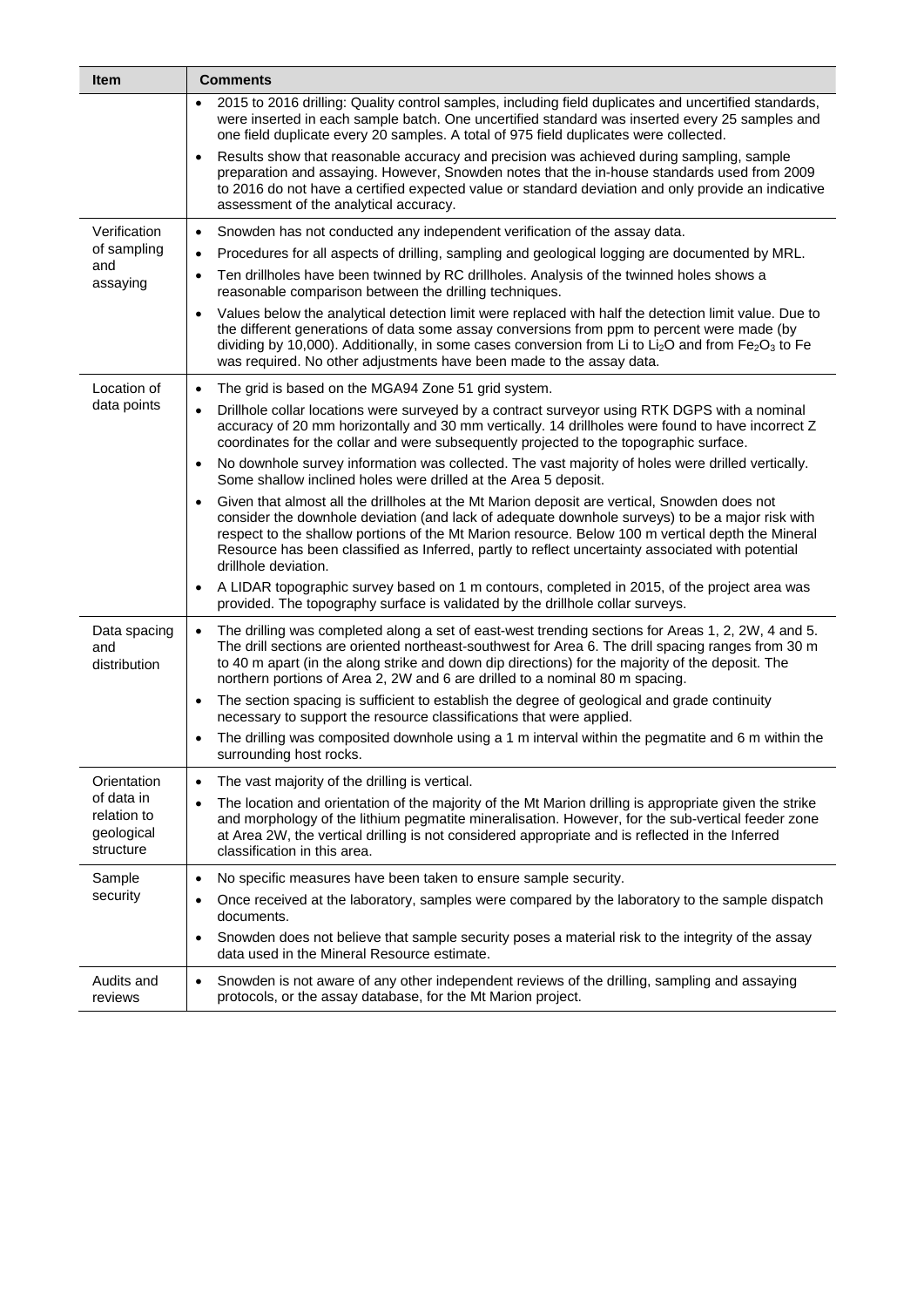# *JORC (2012) Table 1 – Section 2 Reporting of Exploration Results*

| <b>Item</b>                                                                  | <b>Comments</b>                                                                                                                                                                                                                                                                                                                                                                                                                                                                                                  |
|------------------------------------------------------------------------------|------------------------------------------------------------------------------------------------------------------------------------------------------------------------------------------------------------------------------------------------------------------------------------------------------------------------------------------------------------------------------------------------------------------------------------------------------------------------------------------------------------------|
| Mineral tenement<br>and land tenure                                          | Granted Mining Leases M15/717, M15/999 and M15/1000. Leases granted to Reed Industrial<br>$\bullet$<br>Minerals Pty Ltd (RIM), which is a joint venture between Neometals Ltd (13.8%), Mineral<br>Resources Limited (43.1%) and Jiangxi Ganfeng Lithium Co. Ltd (43.1%).                                                                                                                                                                                                                                         |
|                                                                              | Northern portion of project occurs on Hampton Area Location 53, which is owned by Metals X<br>$\bullet$<br>Limited. RIM has agreed to lease the lithium mining rights over a portion of Hampton Area<br>Location 53, adjoining the Mt Marion project. The agreement allows RIM to explore and<br>develop the lithium project within the agreed portion of Hampton Area Location 53. For<br>details, refer to Neometals Ltd announcement dated 7 July 2015 entitled "Completion of<br>transaction with Metals X". |
| <b>Exploration done</b><br>by other parties                                  | A total of 931 drillholes have been drilled as at 23 September 2016 totalling approximately<br>$\bullet$<br>83,819 m in length. Initial drilling at Mt Marion was completed by Western Mining Corporation<br>in the 1970s. Approximately 22% of the drilled metres were completed by Reed and later RIM<br>between 2009 and 2011, with the remainder completed by MRL between 2015 and 2016.                                                                                                                     |
| Geology                                                                      | The Mt Marion lithium mineralisation is hosted within a number of sub-parallel, northeast to<br>$\bullet$<br>northwest trending pegmatite intrusive bodies which dip at between 10° and 30° to the west.<br>Individual pegmatites vary in strike length from approximately 300 m to 1,500 m and average<br>15 m to 20 m in thickness, but vary locally from less than 2 m to up to 35 m thick. The<br>pegmatites intrude the mafic volcanic host rocks of the surrounding greenstone belt.                       |
|                                                                              | To the southwest of Area 2W, large intervals of spodumene-bearing pegmatite intersected<br>$\bullet$<br>during the 2016 drilling are interpreted to be part of a sub-vertical, northeast striking feeder<br>zone. The feeder zone is interpreted to be around 40 m to 80 m wide, extending<br>approximately 400 m along strike and down to over 500 m below surface, and is currently<br>open at depth.                                                                                                          |
|                                                                              | The lithium occurs as 5 cm to 30 cm long grey-white spodumene crystals within medium<br>$\bullet$<br>grained pegmatites comprising primarily of quartz, feldspar, spodumene and muscovite. The<br>spodumene crystals are broadly oriented orthogonal to the pegmatite contacts. Some zoning<br>of the pegmatites parallel to the contacts is observed, with higher concentrations of<br>spodumene occurring close to the upper contact.                                                                          |
| <b>Drillhole</b><br>information                                              | No exploration results being reported.<br>$\bullet$                                                                                                                                                                                                                                                                                                                                                                                                                                                              |
| Data aggregation<br>methods                                                  | No exploration results being reported.<br>$\bullet$                                                                                                                                                                                                                                                                                                                                                                                                                                                              |
| Relationship<br>between<br>mineralisation<br>widths and<br>intercept lengths | No exploration results being reported.<br>$\bullet$                                                                                                                                                                                                                                                                                                                                                                                                                                                              |
| Diagrams                                                                     | Refer to figures in main summary.<br>$\bullet$                                                                                                                                                                                                                                                                                                                                                                                                                                                                   |
| <b>Balanced reporting</b>                                                    | No exploration results being reported.<br>$\bullet$                                                                                                                                                                                                                                                                                                                                                                                                                                                              |
| Other substantive<br>exploration data                                        | No exploration results being reported.<br>$\bullet$<br>Outcrop of spodumene-bearing pegmatite along with exposure in the open-pit, supports the<br>$\bullet$<br>interpreted pegmatite in these areas.                                                                                                                                                                                                                                                                                                            |
| Further work                                                                 | Snowden understands that further exploration drilling is being investigated for the Area 3<br>$\bullet$<br>target to the northwest of Area 2W at the Mt Marion project, however no drilling has yet been<br>planned.                                                                                                                                                                                                                                                                                             |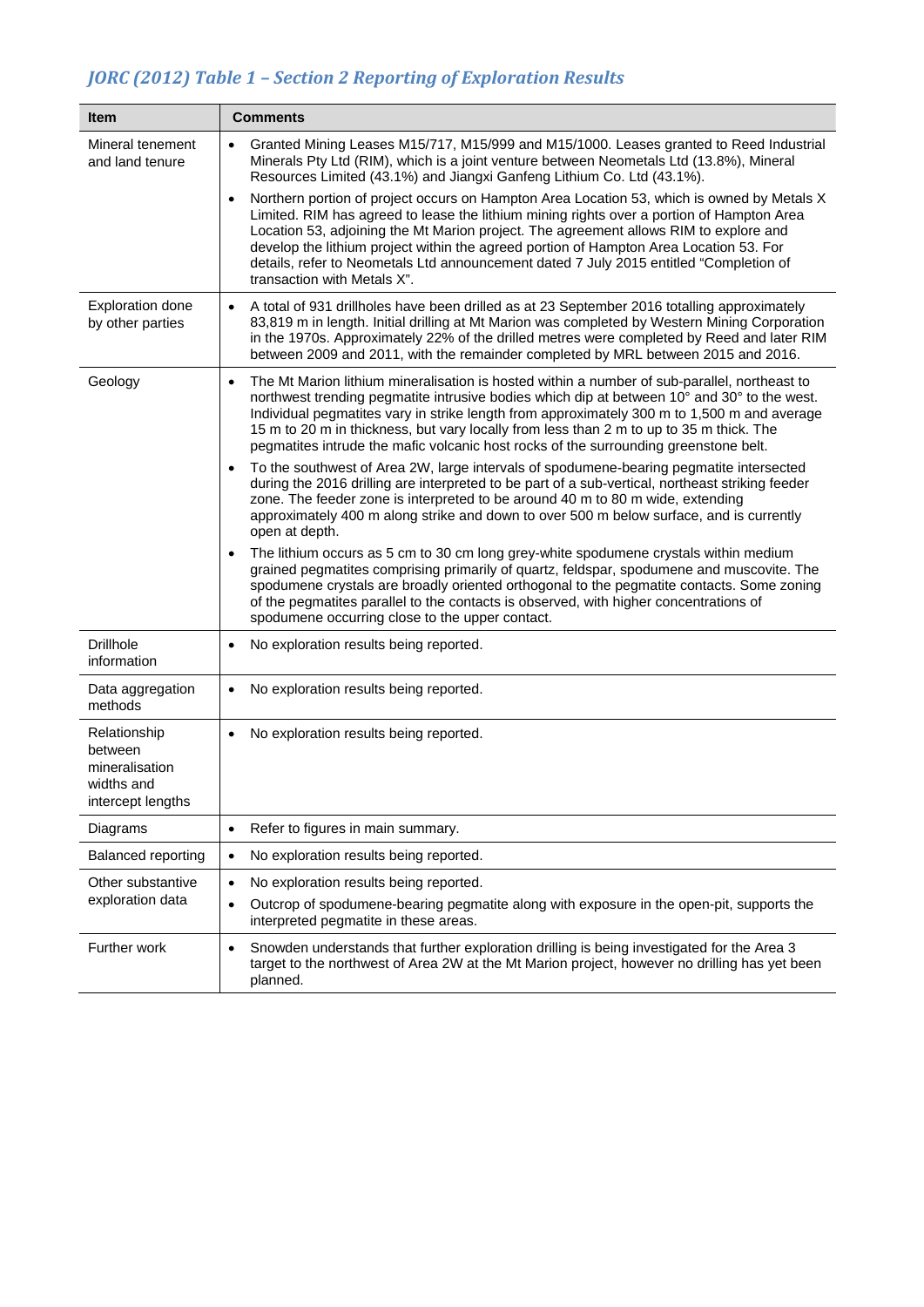# *JORC (2012) Table 1 – Section 3 Estimation and Reporting of Mineral Resources*

| <b>Item</b>                               | <b>Comments</b>                                                                                                                                                                                                                                                                                                                                                                                                                                                                                                                                                                                                                                |
|-------------------------------------------|------------------------------------------------------------------------------------------------------------------------------------------------------------------------------------------------------------------------------------------------------------------------------------------------------------------------------------------------------------------------------------------------------------------------------------------------------------------------------------------------------------------------------------------------------------------------------------------------------------------------------------------------|
| Database<br>integrity                     | MRL stores all of the Mt Marion drilling information in a DataShed database. The database is<br>managed by Rock Solid Consultancy Pty Ltd.                                                                                                                                                                                                                                                                                                                                                                                                                                                                                                     |
|                                           | Snowden undertook a basic check of the data for potential errors as a preliminary step to<br>compiling the resource estimate. No significant flaws were identified.                                                                                                                                                                                                                                                                                                                                                                                                                                                                            |
| Site visits                               | Snowden Principal Consultant, John Graindorge, visited the Mt Marion project on 18 October<br>$\bullet$<br>2016, observing the exposed pegmatite in the open-pit at Area 1 and the general site layout,<br>along with the drilling intervals for the extensional drilling at Area 4 and the deep drilling at Area<br>2W. John previously visited the site on 20 July 2015 and again on 8 and 9 February 2016 to<br>observe the reverse circulation (RC) drilling and sampling.                                                                                                                                                                 |
| Geological<br>interpretation              | Snowden believes that the local geology is reasonably well understood as a result of work<br>$\bullet$<br>undertaken by RIM and MRL.                                                                                                                                                                                                                                                                                                                                                                                                                                                                                                           |
|                                           | Lithium mineralisation occurs as spodumene crystals which are hosted within quartz-feldspar-<br>$\bullet$<br>muscovite pegmatites.                                                                                                                                                                                                                                                                                                                                                                                                                                                                                                             |
|                                           | The spodumene-bearing pegmatites were interpreted and wireframed in section by Snowden<br>based largely on the geological logging of pegmatite intersections, along with the geochemistry<br>(e.g. Li <sub>2</sub> O, Fe and MgO content). The pegmatite intersections are easily identified in the drilling.                                                                                                                                                                                                                                                                                                                                  |
|                                           | The feeder zone at Area 2W is interpreted to be sub-vertical, however the vertical orientation of<br>the drilling (and lack of downhole surveys) means that there is significant uncertainty<br>associated with this zone.                                                                                                                                                                                                                                                                                                                                                                                                                     |
|                                           | No changes were made to Areas 5 from the 2011 interpretation as no further drilling has been<br>conducted in this area.                                                                                                                                                                                                                                                                                                                                                                                                                                                                                                                        |
|                                           | Outcrops and exposure of the pegmatite confirms the validity of the geological interpretation<br>$\bullet$<br>based on the drilling.                                                                                                                                                                                                                                                                                                                                                                                                                                                                                                           |
|                                           | Alternative interpretations of the mineralisation are unlikely to significantly change the overall<br>volume of the mineralised envelopes in terms of the reported classified resources.                                                                                                                                                                                                                                                                                                                                                                                                                                                       |
| <b>Dimensions</b>                         | The Mt Marion lithium mineralisation is hosted within a number of sub-parallel, northeast to<br>$\bullet$<br>northwest trending pegmatite intrusive bodies which dip at between 10° and 30° to the west.<br>Individual pegmatites vary in strike length from approximately 300 m to 1,500 m and average<br>15 m to 20 m in thickness, but vary locally from less than 2 m to up to 35 m thick. The<br>pegmatites are currently defined to a depth of up to 250 m below surface, with the feeder zone<br>extending down to a depth of 500 m below surface.                                                                                      |
| Estimation and<br>modelling<br>techniques | Estimation of Li <sub>2</sub> O, Fe, Al <sub>2</sub> O <sub>3</sub> , CaO, K <sub>2</sub> O, LOI, MgO, MnO, Na <sub>2</sub> O, P, SiO <sub>2</sub> , Ta, and TiO <sub>2</sub> using<br>$\bullet$<br>ordinary block kriging with hard domain boundaries and top-cuts where required to control the<br>impact of outlier grades. No top-cuts were applied to Li <sub>2</sub> O or Fe. Dynamic anisotropy was used<br>to locally adjust the search ellipse and variogram orientation based on the local dip and dip<br>direction of the geological interpretation. Grade estimation was completed using Datamine<br>Studio 3 (Datamine) software. |
|                                           | Block model constructed using a parent block size of 15 mE by 15 mN by 2.5 mRL based on<br>half the nominal drillhole spacing along with an assessment of the grade continuity. The search<br>ellipse orientation and radius was based on the results of the grade continuity analysis, with the<br>same search neighbourhood parameters used for all elements to maintain the metal balance<br>and correlations between elements. An initial search of 50 m by 35 m by 4 m thick was used,<br>with a minimum of eight and maximum of 20 samples. The number of samples per drillhole<br>was limited to four.                                  |
|                                           | Lithium mineralisation was modelled, along with the surrounding host rock domains.<br>$\bullet$                                                                                                                                                                                                                                                                                                                                                                                                                                                                                                                                                |
|                                           | Grade estimates were validated against the input drillhole composites (globally and using<br>grade trend plots) and show a good comparison.                                                                                                                                                                                                                                                                                                                                                                                                                                                                                                    |
|                                           | Snowden previously estimated the Mt Marion Mineral Resource in July 2016. The October<br>$\bullet$<br>2016 Mineral Resource estimate is larger in terms of tonnage (77.8 Mt compared to 60.5 Mt),<br>due to the additional pegmatite identified during the 2016 drilling along with extending the<br>reported Mineral Resource at depth by 150 m. The Li <sub>2</sub> O grade is very similar to the previous<br>estimate.                                                                                                                                                                                                                     |
| Moisture                                  | All tonnages have been estimated as dry tonnages.<br>$\bullet$                                                                                                                                                                                                                                                                                                                                                                                                                                                                                                                                                                                 |
| Cut-off                                   | The mineralisation has been reported above a 0.5% Li <sub>2</sub> O cut-off grade.<br>$\bullet$                                                                                                                                                                                                                                                                                                                                                                                                                                                                                                                                                |
| parameters                                | The 0.5% Li <sub>2</sub> O cut-off grade was applied for the reporting based on pit optimisation carried out<br>٠<br>by Snowden. Snowden notes that the sensitivity of the Mineral Resource to the reporting cut-<br>off grade is minimal at cut-offs below 0.5% Li <sub>2</sub> O.                                                                                                                                                                                                                                                                                                                                                            |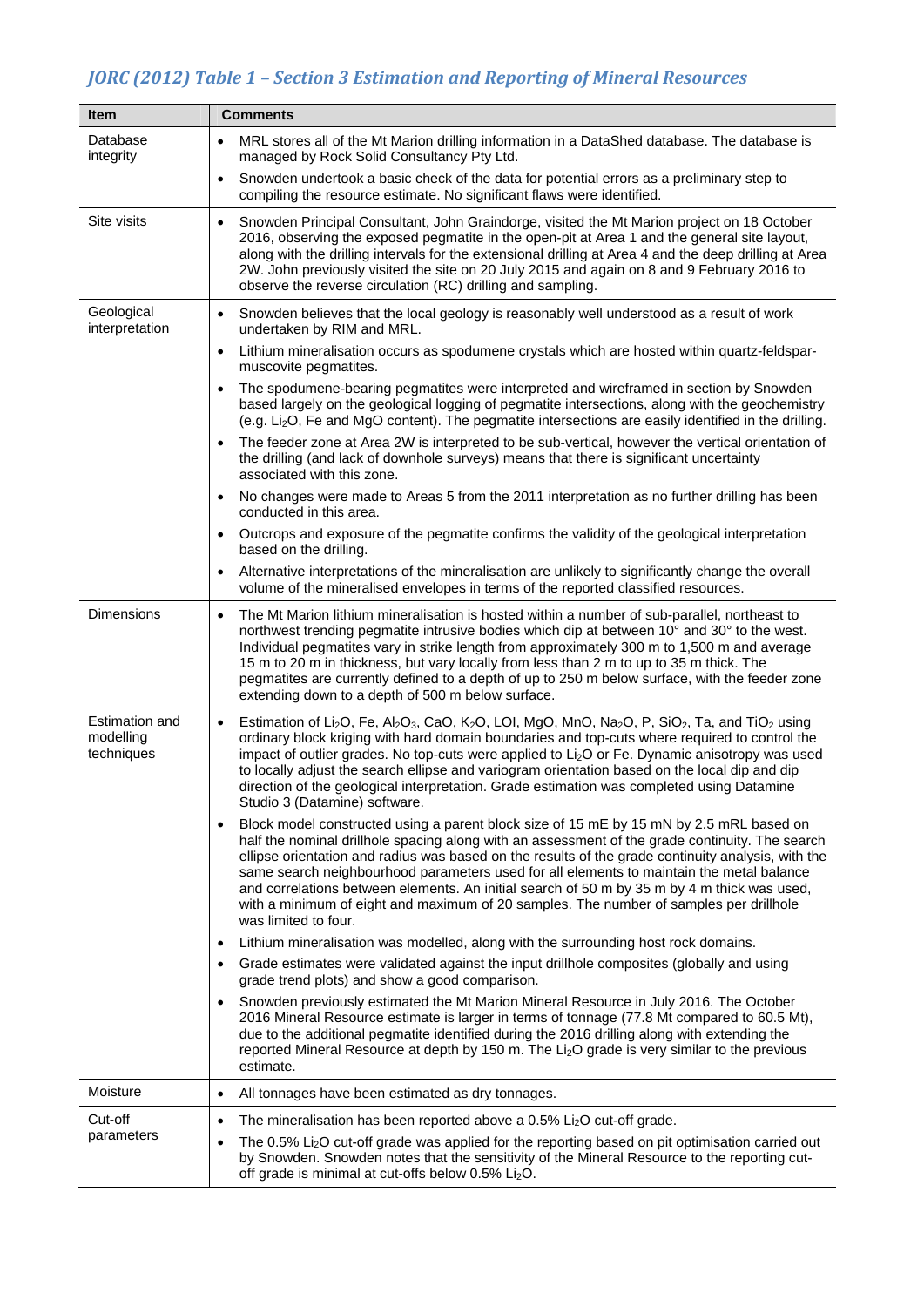| <b>Item</b>                                 | <b>Comments</b>                                                                                                                                                                                                                                                                                                                                                                                                                                                                                                                                                                                                                                                                                                                                                                                                                                                                                                                                                                                                                                                   |  |  |  |  |
|---------------------------------------------|-------------------------------------------------------------------------------------------------------------------------------------------------------------------------------------------------------------------------------------------------------------------------------------------------------------------------------------------------------------------------------------------------------------------------------------------------------------------------------------------------------------------------------------------------------------------------------------------------------------------------------------------------------------------------------------------------------------------------------------------------------------------------------------------------------------------------------------------------------------------------------------------------------------------------------------------------------------------------------------------------------------------------------------------------------------------|--|--|--|--|
| Mining factors<br>and assumptions           | Mining of the deposit has commenced using conventional drill and blast open cut mining<br>methods, with on-site processing (currently being commissioned) and planned road train<br>haulage of the spodumene concentrate to Fremantle.                                                                                                                                                                                                                                                                                                                                                                                                                                                                                                                                                                                                                                                                                                                                                                                                                            |  |  |  |  |
| Metallurgical                               | RIM indicated that the ore will be processed on site to produce spodumene concentrates.                                                                                                                                                                                                                                                                                                                                                                                                                                                                                                                                                                                                                                                                                                                                                                                                                                                                                                                                                                           |  |  |  |  |
| factors and<br>assumptions                  | A prefeasibility study completed by Reed in October 2012 indicates that lithium hydroxide can<br>be produced from Mt Marion spodumene concentrates.                                                                                                                                                                                                                                                                                                                                                                                                                                                                                                                                                                                                                                                                                                                                                                                                                                                                                                               |  |  |  |  |
| Environmental<br>factors and<br>assumptions | Mining at Mt Marion has commenced and it is assumed that no environmental factors have<br>been identified that may impede further development at the Mt Marion site. Fibrous minerals in<br>the surrounding mafic/ultramafic host rock have been noted by MRL and are being managed.                                                                                                                                                                                                                                                                                                                                                                                                                                                                                                                                                                                                                                                                                                                                                                              |  |  |  |  |
| <b>Bulk density</b>                         | Bulk density measurements were completed in 2010 at the Genalysis Laboratory on eleven 10<br>cm pieces of unoxidised PQ diamond drill core from the Area 1, 2 and 2W deposits, from<br>drillholes MMD103 to MMD108. The average bulk density of the 11 samples is 2.72 t/m <sup>3</sup> ,<br>varying from 2.62 t/m <sup>3</sup> up to 2.86 t/m <sup>3</sup> . In 2016, Nagrom completed a further 36 bulk density<br>measurements on 10 cm pieces of fresh diamond core from four diamond drillholes from the<br>Area 2W feeder zone.                                                                                                                                                                                                                                                                                                                                                                                                                                                                                                                             |  |  |  |  |
|                                             | For some of the 2016 density samples, Nagrom used multiple techniques to determine the bulk<br>density based on the Archimedes principle - uncoated, wax-coated and cling-wrapped. A<br>comparison of the different techniques shows that for fresh rock at Mt Marion, the uncoated<br>measurements match very closely with the wax-coated measurements, suggesting that the<br>porosity is negligible and wax-coating is not required. However, the cling-wrapped<br>measurements have a significantly lower bulk density due to excess air trapped under the<br>wrap. Snowden excluded the cling-wrapped bulk density measurements from the analysis.                                                                                                                                                                                                                                                                                                                                                                                                           |  |  |  |  |
|                                             | A number of diamond core holes were drilled in 2015 to provide material for metallurgical<br>testwork. No bulk density measurements were taken prior to sampling the core; however,<br>whilst no direct density measurements were taken, full core trays were weighed and the core<br>diameter was measured. Snowden used this data to estimate the bulk density for each tray,<br>given the core diameter, interval length and weight (factored to remove the weight of the empty<br>core tray). These calculated density values (219 in total) were then merged with the drillhole<br>database and coded with the oxidation state and whether the interval was within the pegmatite<br>interpretations. Snowden then analysed this data to derive bulk density values for each<br>combination of rock type (i.e. pegmatite or host rock) and oxidation state. Whilst not ideal,<br>these measurements provide a reasonable estimate of the bulk density of the Mt Marion<br>pegmatite and show similar density to the direct measurements for the Area 2W core. |  |  |  |  |
|                                             | Based on the limited available bulk density data, Snowden assigned default bulk density values<br>to the model blocks as follows:                                                                                                                                                                                                                                                                                                                                                                                                                                                                                                                                                                                                                                                                                                                                                                                                                                                                                                                                 |  |  |  |  |
|                                             | Oxidation state<br>Unit<br>Bulk density $(t/m^3)$                                                                                                                                                                                                                                                                                                                                                                                                                                                                                                                                                                                                                                                                                                                                                                                                                                                                                                                                                                                                                 |  |  |  |  |
|                                             | Pegmatite<br>Oxide<br>2.60                                                                                                                                                                                                                                                                                                                                                                                                                                                                                                                                                                                                                                                                                                                                                                                                                                                                                                                                                                                                                                        |  |  |  |  |
|                                             | Transitional<br>2.70                                                                                                                                                                                                                                                                                                                                                                                                                                                                                                                                                                                                                                                                                                                                                                                                                                                                                                                                                                                                                                              |  |  |  |  |
|                                             | 2.72<br>Fresh                                                                                                                                                                                                                                                                                                                                                                                                                                                                                                                                                                                                                                                                                                                                                                                                                                                                                                                                                                                                                                                     |  |  |  |  |
|                                             | Oxide<br>Mafic volcanic host<br>2.25<br>rocks                                                                                                                                                                                                                                                                                                                                                                                                                                                                                                                                                                                                                                                                                                                                                                                                                                                                                                                                                                                                                     |  |  |  |  |
|                                             | Transitional<br>2.60<br>3.00<br>Fresh                                                                                                                                                                                                                                                                                                                                                                                                                                                                                                                                                                                                                                                                                                                                                                                                                                                                                                                                                                                                                             |  |  |  |  |
| Classification                              | The resources have been classified based on the continuity of both the geology and the                                                                                                                                                                                                                                                                                                                                                                                                                                                                                                                                                                                                                                                                                                                                                                                                                                                                                                                                                                            |  |  |  |  |
|                                             | grades, along with the drillhole spacing and data quality.                                                                                                                                                                                                                                                                                                                                                                                                                                                                                                                                                                                                                                                                                                                                                                                                                                                                                                                                                                                                        |  |  |  |  |
|                                             | The Mineral Resource has been classified as a combination of Indicated and Inferred<br>Resources using the following criteria:                                                                                                                                                                                                                                                                                                                                                                                                                                                                                                                                                                                                                                                                                                                                                                                                                                                                                                                                    |  |  |  |  |
|                                             | Indicated Resource - Area 1, 2, 2W, 4 and 6 mineralisation with good geological continuity<br>$\overline{\phantom{m}}$<br>and defined by drilling on a 40 mE by 40 mN grid or better. The Indicated Resource is<br>limited to a vertical depth of approximately 100 m below surface.                                                                                                                                                                                                                                                                                                                                                                                                                                                                                                                                                                                                                                                                                                                                                                              |  |  |  |  |
|                                             | Inferred Resource – mineralisation with poor geological continuity or which is defined by<br>drilling on a grid greater than 40 mE by 40 mN. Area 5 is classified as Inferred in its<br>entirety.                                                                                                                                                                                                                                                                                                                                                                                                                                                                                                                                                                                                                                                                                                                                                                                                                                                                 |  |  |  |  |
|                                             | The Mineral Resource has been limited to pegmatite mineralisation above 0 mRL (an<br>approximate vertical depth of 400 m below surface). Pegmatite below this level (deep<br>portion of the Area 2W feeder zone) does not, in Snowden's opinion, have reasonable<br>prospects for eventual economic extraction at this stage. Snowden generated a pit<br>optimisation which showed potential open-pit mining to a depth of 400 m below surface at<br>Area 2W, with all other areas showing potential for all the mineralisation to be mined by<br>open pit.                                                                                                                                                                                                                                                                                                                                                                                                                                                                                                       |  |  |  |  |
|                                             | The Mineral Resource classification appropriately reflects the view of the Competent Person.                                                                                                                                                                                                                                                                                                                                                                                                                                                                                                                                                                                                                                                                                                                                                                                                                                                                                                                                                                      |  |  |  |  |